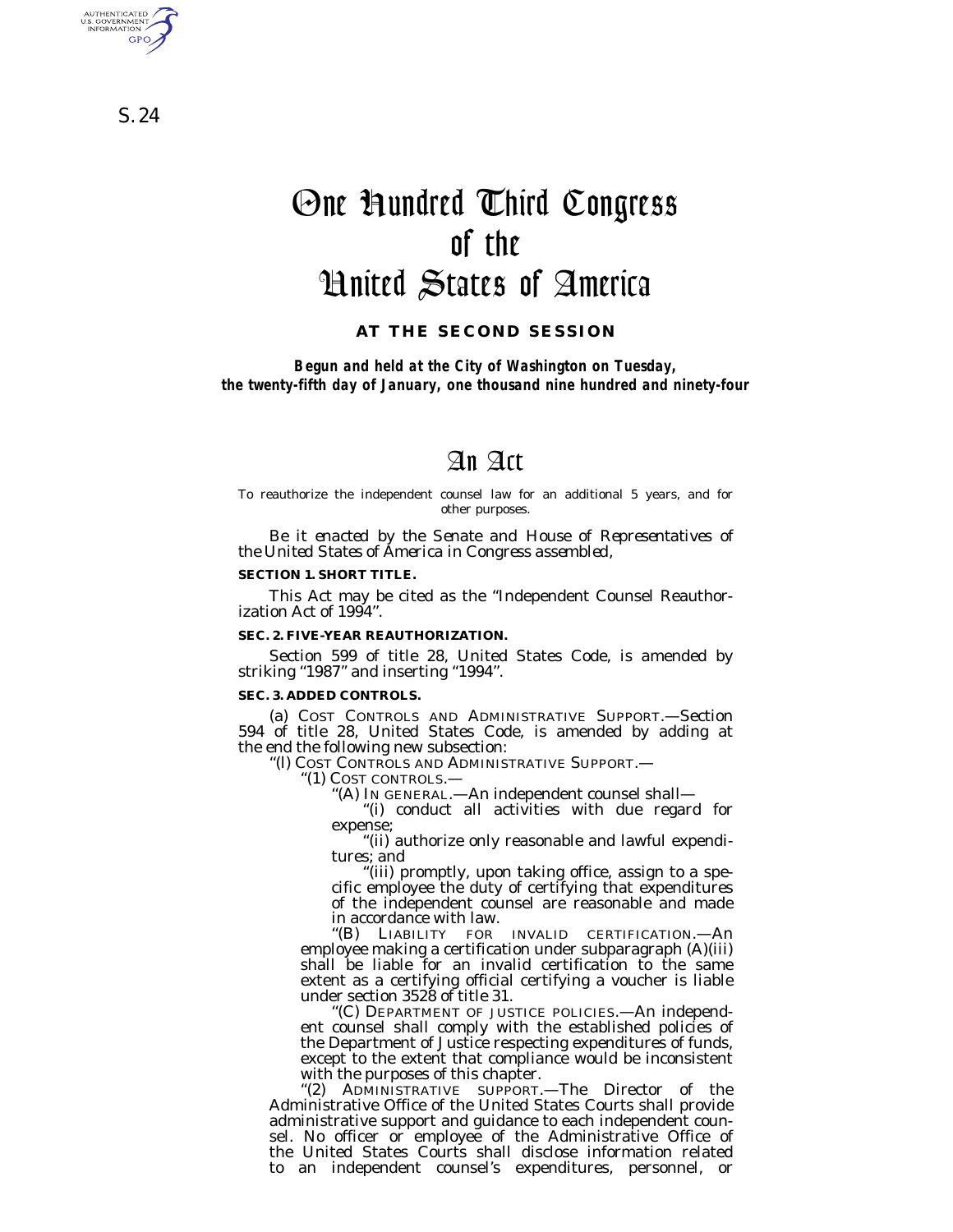administrative acts or arrangements without the authorization of the independent counsel.

'(3) OFFICE SPACE.—The Administrator of General Services, in consultation with the Director of the Administrative Office of the United States Courts, shall promptly provide appropriate office space for each independent counsel. Such office space shall be within a Federal building unless the Administrator of General Services determines that other arrangements would cost less. Until such office space is provided, the Administrative Office of the United States Courts shall provide newly appointed independent counsels immediately upon appointment with appropriate, temporary office space, equipment, and supplies.''. (b) INDEPENDENT COUNSEL PER DIEM EXPENSES.—Section 594(b) of title 28, United States Code, is amended—

(1) by striking ''(b) COMPENSATION.—An'' and inserting the following:

''(b) COMPENSATION.—

''(1) IN GENERAL.—An''; and

(2) by adding at the end the following new paragraphs: ''(2) TRAVEL EXPENSES.—Except as provided in paragraph (3), an independent counsel and persons appointed under subsection (c) shall be entitled to the payment of travel expenses as provided by subchapter I of chapter 57 of title 5, United States Code, including travel, per diem, and subsistence expenses in accordance with section 5703 of title 5.

''(3) TRAVEL TO PRIMARY OFFICE.—

"(A) IN GENERAL.—After 1 year of service under this chapter, an independent counsel and persons appointed under subsection (c) shall not be entitled to the payment of travel, per diem, or subsistence expenses under subchapter I of chapter 57 of title 5, United States Code, for the purpose of commuting to or from the city in which the primary office of the independent counsel or person is located. The 1-year period may be extended by 6 months if the employee assigned duties under subsection  $(l)(1)(A)(iii)$  certifies that the payment is in the public interest to carry out the purposes of this chapter.

"(B) RELEVANT FACTORS.—In making any certification under this paragraph with respect to travel and subsistence expenses of an independent counsel or person appointed under subsection (c), such employee shall consider, among other relevant factors—

''(i) the cost to the Government of reimbursing such travel and subsistence expenses;

''(ii) the period of time for which the independent counsel anticipates that the activities of the independent counsel or person, as the case may be, will continue;

'(iii) the personal and financial burdens on the independent counsel or person, as the case may be, of relocating so that such travel and subsistence expenses would not be incurred; and

''(iv) the burdens associated with appointing a new independent counsel, or appointing another person under subsection (c), to replace the individual involved who is unable or unwilling to so relocate.''.

(c) INDEPENDENT COUNSEL EMPLOYEE PAY COMPARABILITY.— Section 594(c) of title 28, United States Code, is amended by striking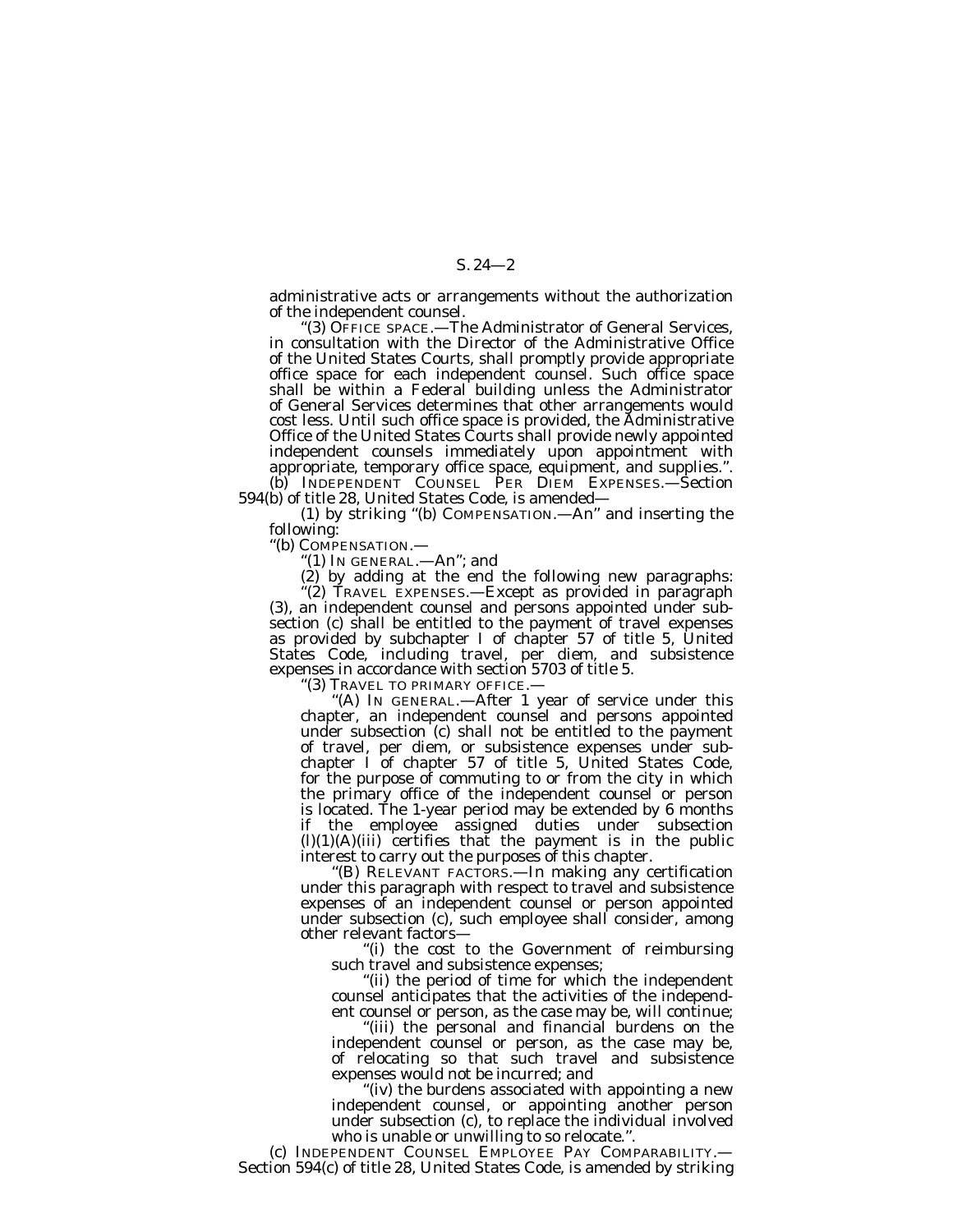the last sentence and inserting: ''Such employees shall be compensated at levels not to exceed those payable for comparable positions in the Office of United States Attorney for the District of Columbia under sections 548 and 550, but in no event shall any such employee be compensated at a rate greater than the rate of basic pay payable for level ES–4 of the Senior Executive Service Schedule under section 5382 of title 5, as adjusted for the District of Columbia under section 5304 of that title regardless of the locality in which an employee is employed.''.

(d) ETHICS ENFORCEMENT.—Section 594(j) of title 28, United States Code, is amended by adding at the end the following new paragraph:

''(5) ENFORCEMENT.—The Attorney General and the Director of the Office of Government Ethics have authority to enforce compliance with this subsection.''.

(e) COMPLIANCE WITH POLICIES OF THE DEPARTMENT OF JUSTICE.—Section 594(f) of title 28, United States Code, is amended— -Section 594(f) of title 28, United States Code, is amended—

(1) by striking ''shall, except where not possible, comply'' and inserting ''shall, except to the extent that to do so would be inconsistent with the purposes of this chapter, comply'';

(2) by adding at the end the following: ''To determine these policies and policies under subsection (l)(1)(B), the independent counsel shall, except to the extent that doing so would be inconsistent with the purposes of this chapter, consult with the Department of Justice."

(3) by striking ''An independent'' and inserting the following:

''(1) IN GENERAL.—An independent''; and

(4) by adding at the end the following new paragraph:

''(2) NATIONAL SECURITY.—An independent counsel shall comply with guidelines and procedures used by the Department in the handling and use of classified material.'

(f) PUBLICATION OF REPORTS.—Section 594(h) of title 28, United States Code, is amended by adding at the end the following new paragraph: ''(3) PUBLICATION OF REPORTS.—At the request of an

independent counsel, the Public Printer shall cause to be printed any report previously released to the public under paragraph (2). The independent counsel shall certify the number of copies necessary for the public, and the Public Printer shall place the cost of the required number to the debit of such independent counsel. Additional copies shall be made available to the public through the depository library program and Superintendent of Documents sales program pursuant to sections 1702 and 1903 of title 44.''.

(g) ANNUAL REPORTS TO CONGRESS.—Section 595(a)(2) of title 28, United States Code, is amended by striking ''such statements'' and all that follows through ''appropriate'' and inserting ''annually a report on the activities of the independent counsel, including a description of the progress of any investigation or prosecution conducted by the independent counsel. Such report may omit any matter that in the judgment of the independent counsel should be kept confidential, but shall provide information adequate to justify the expenditures that the office of the independent counsel has made''.

(h) PERIODIC REAPPOINTMENT OF INDEPENDENT COUNSEL.—Section 596(b)(2) of title 28, United States Code, is amended by adding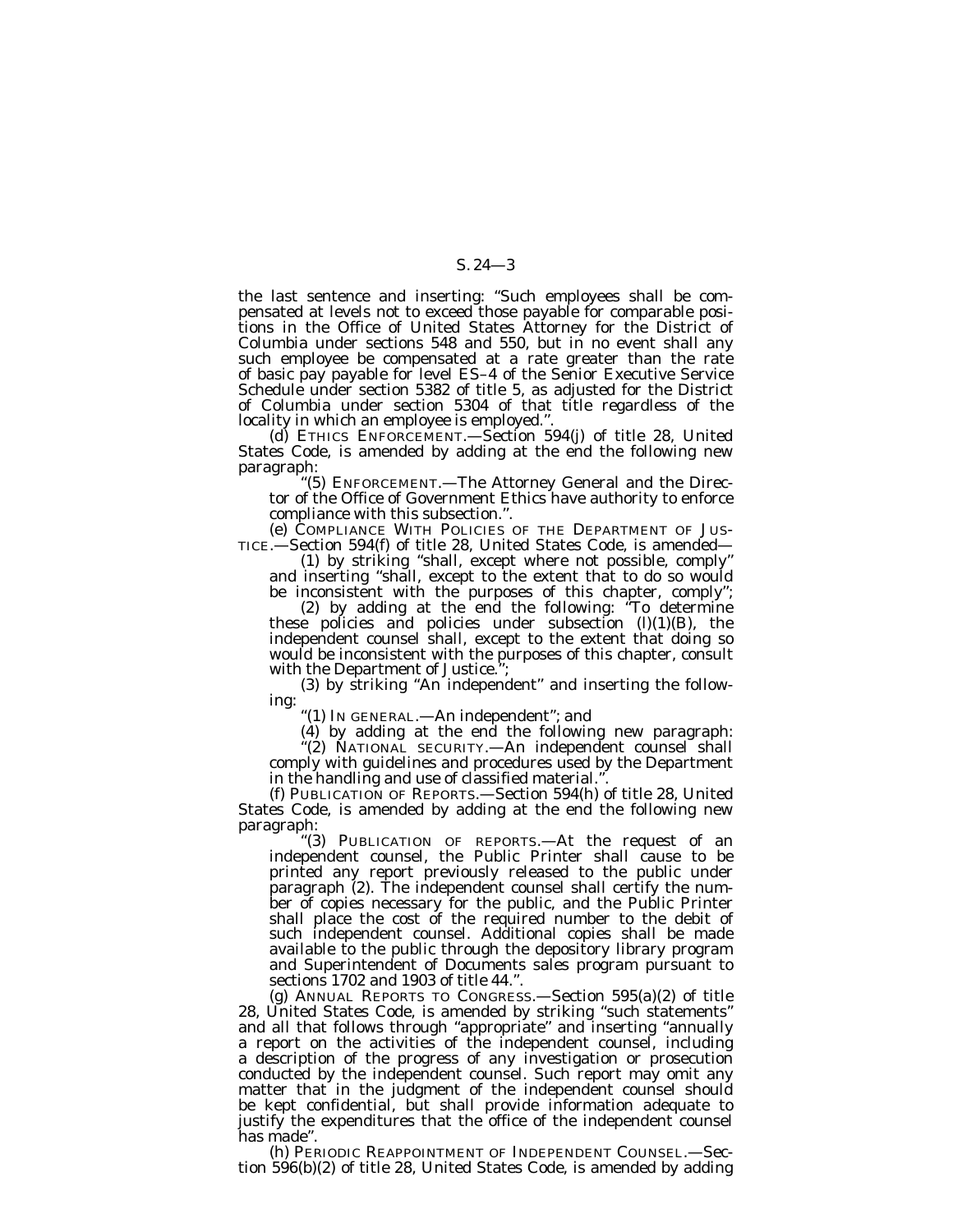at the end the following new sentence: ''If the Attorney General has not made a request under this paragraph, the division of the court shall determine on its own motion whether termination is appropriate under this paragraph no later than 2 years after the appointment of an independent counsel, at the end of the succeeding 2-year period, and thereafter at the end of each succeeding 1-year period."

(i) AUDITS BY THE COMPTROLLER GENERAL.—Section 596(c) of title 28, United States Code, is amended to read as follows:

''(c) AUDITS.—(1) On or before June 30 of each year, an independent counsel shall prepare a statement of expenditures for the 6 months that ended on the immediately preceding March 31. On or before December 31 of each year, an independent counsel shall prepare a statement of expenditures for the fiscal year that ended on the immediately preceding September 30. An independent counsel whose office is terminated prior to the end of the fiscal year shall prepare a statement of expenditures on or before the date that is 90 days after the date on which the office is terminated.

''(2) The Comptroller General shall—

 $f(A)$  conduct a financial review of a mid-year statement and a financial audit of a year-end statement and statement on termination; and

''(B) report the results to the Committee on the Judiciary, Committee on Governmental Affairs, and Committee on Appropriations of the Senate and the Committee on the Judiciary, Committee on Government Operations, and Committee on Appropriations of the House of Representatives not later than 90 days following the submission of each such statement.''.

(j) THRESHOLD INQUIRY.—Section 591(d)(2) of title 28, United States Code, is amended by striking "15" each time it appears and inserting ''30''.

(k) RECUSAL.—Section 591(e) of title 28, United States Code, is amended to read as follows:

''(e) RECUSAL OF ATTORNEY GENERAL.—

''(1) WHEN RECUSAL IS REQUIRED.—(A) If information received under this chapter involves the Attorney General, the next most senior official in the Department of Justice who is not also recused shall perform the duties assigned under this chapter to the Attorney General.

''(B) If information received under this chapter involves a person with whom the Attorney General has a personal or financial relationship, the Attorney General shall recuse himself or herself by designating the next most senior official in the Department of Justice who is not also recused to perform the duties assigned under this chapter to the Attorney General.

''(2) REQUIREMENTS FOR RECUSAL DETERMINATION.—Before personally making any other determination under this chapter with respect to information received under this chapter, the Attorney General shall determine under paragraph (1)(B) whether recusal is necessary. The Attorney General shall set forth this determination in writing, identify the facts considered by the Attorney General, and set forth the reasons for the recusal. The Attorney General shall file this determination with any notification or application submitted to the division of the court under this chapter with respect to such information.''.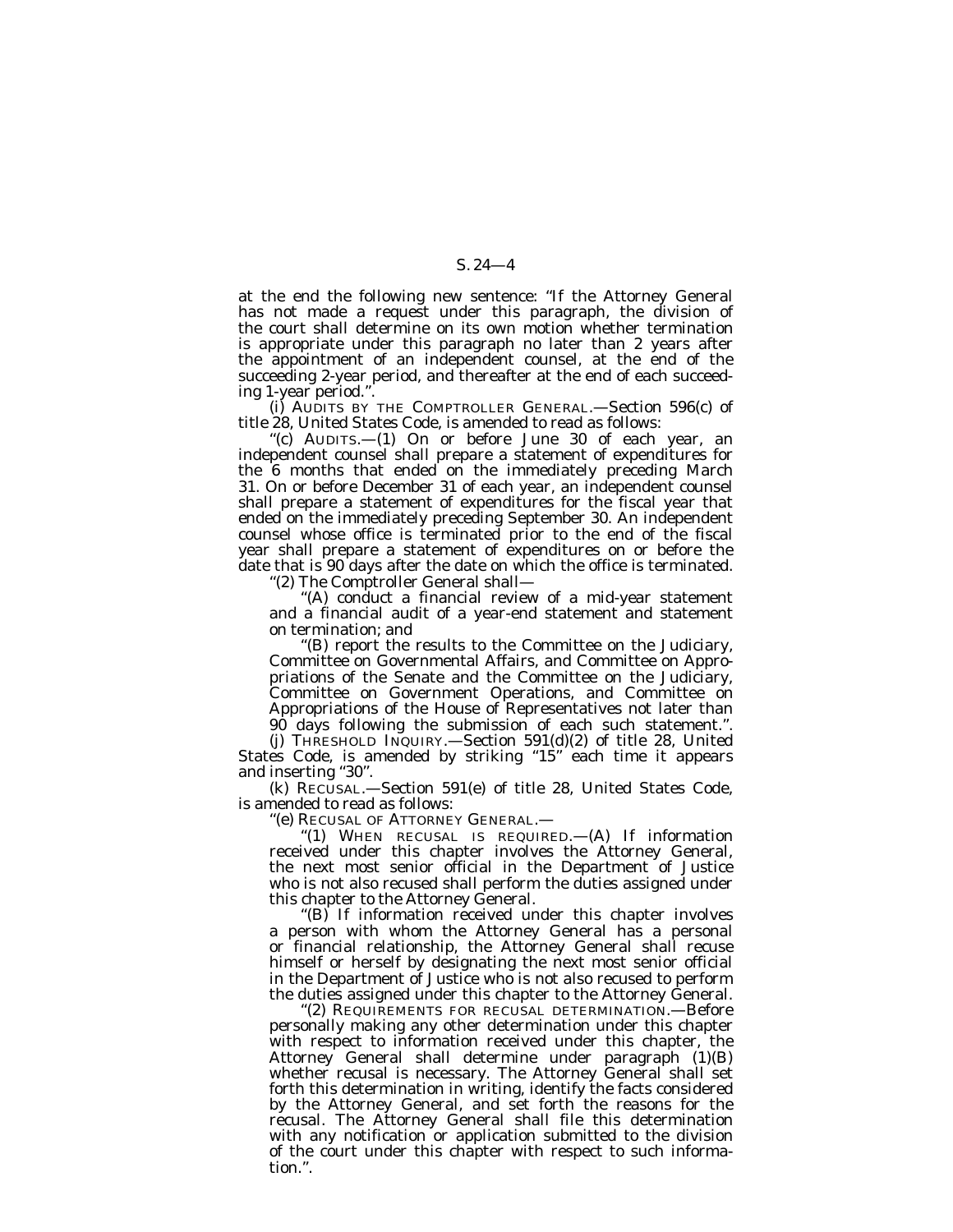(l) DISCLOSURE OF INFORMATION.—Section 592(e) of title 28, United States Code, is amended by inserting after ''Except as otherwise provided in this chapter" the following: "or as is deemed necessary for law enforcement purposes''.

(m) CLARIFICATION OF AUTHORITY TO USE DEPARTMENT OF JUSTICE PERSONNEL.—Section 594(d)(1) of title 28, United States Code, is amended by adding at the end the following: ''At the request of an independent counsel, prosecutors, administrative personnel, and other employees of the Department of Justice may be detailed to the staff of the independent counsel.''.

(n) ATTORNEYS' FEES.—Section 593(f) of title 28, United States Code, is amended—

(1) in the last sentence of paragraph (1) by inserting before "Attorney General" the following: "the independent counsel who conducted the investigation and''; and

 $(2)$  in paragraph  $(2)$ —

(A) by striking ''may direct'' and inserting ''shall direct such independent counsel and''; and

(B) by striking all after ''subsection,'' and inserting the following: ''addressing—

''(A) the sufficiency of the documentation;

''(B) the need or justification for the underlying item;

''(C) whether the underlying item would have been

incurred but for the requirements of this chapter; and ''(D) the reasonableness of the amount of money requested.''.

(o) FINAL REPORT. Section  $594(h)(1)(B)$  of title 28, United States Code, is amended by striking ", and the reasons" and all that follows through the period and inserting a period.

### **SEC. 4. MEMBERS OF CONGRESS.**

(a) DISCRETIONARY AUTHORITY.—Section 591(c) of title 28, United States Code, is amended to read as follows:

''(c) PRELIMINARY INVESTIGATION WITH RESPECT TO OTHER PER-SONS.—

''(1) IN GENERAL.—When the Attorney General determines that an investigation or prosecution of a person by the Department of Justice may result in a personal, financial, or political conflict of interest, the Attorney General may conduct a preliminary investigation of such person in accordance with section 592 if the Attorney General receives information sufficient to constitute grounds to investigate whether that person may have violated Federal criminal law other than a violation classified as a Class B or C misdemeanor or an infraction.

''(2) MEMBERS OF CONGRESS.—When the Attorney General determines that it would be in the public interest, the Attorney General may conduct a preliminary investigation in accordance with section 592 if the Attorney General receives information sufficient to constitute grounds to investigate whether a Member of Congress may have violated any Federal criminal law other than a violation classified as a Class B or C misdemeanor or an infraction.''.

(b) POSTEMPLOYMENT COVERAGE.—Section 591(b) of title 28, United States Code, is amended—

(1) by striking paragraphs (6) and (7);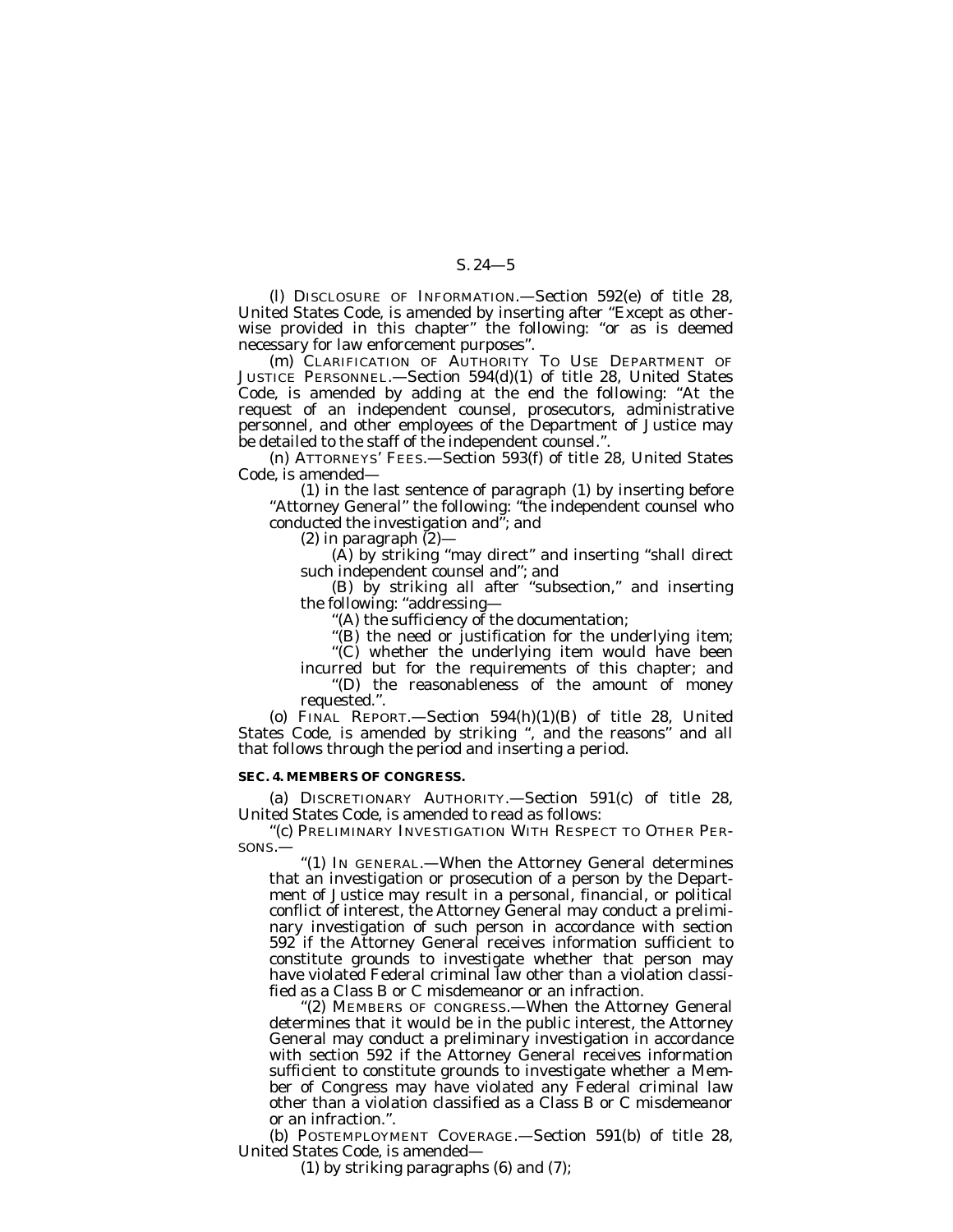(2) by redesignating paragraph (8) as paragraph (6), and, at the end of that paragraph, striking the period and inserting ''; and''; and

(3) by adding at the end the following new paragraph:

''(7) any individual who held an office or position described in paragraph (1), (2), (3), (4), or (5) for 1 year after leaving in paragraph  $(1)$ ,  $(2)$ ,  $(3)$ ,  $(4)$ , or  $(5)$  for 1 year after leaving the office or position.".

### **SEC. 5. GROUNDS FOR REMOVAL.**

Section 596(a)(1) of title 28, United States Code, is amended by striking ''physical disability, mental incapacity'' and inserting ''physical or mental disability (if not prohibited by law protecting persons from discrimination on the basis of such a disability),".

### **SEC. 6. REPORT ON WHITE HOUSE OFFICE PERSONNEL.**

(a) SUBMISSION OF REPORT.—On July 1 of each year, the Presi- dent shall submit a report described in subsection (b) to the Committee on Governmental Affairs of the Senate and the Committee

on Government Operations of the House of Representatives. (b) CONTENTS.—A report under subsection (a) shall, except as provided in subsection (c), include—

(1) a list of each individual—

(A) employed by the White House Office; or

(B) detailed to the White House Office; and

(2) with regard to each individual described in paragraph (1), the individual's—

(A) name;

(B) position and title; and

 $(C)$  annual rate of pay.<br>(c) EXCLUSION FROM REPORT.—If the President determines that disclosure of any item of information described in subsection (b) with respect to any particular individual would not be in the interest of the national defense or foreign policy of the United States— (1) a report under subsection (a) shall—

(A) exclude such information with respect to that individual; and

(B) include a statement of the number of individuals with respect to whom such information has been excluded; and

(2) at the request of the Committee on Governmental Affairs of the Senate or the Committee on Government Operations of the House of Representatives, the information that was excluded from the report shall be made available for inspection by such committee.

### **SEC. 7. TRANSITION PROVISIONS.**

(a) IN GENERAL.—Except as provided in this section, the amendments made by this Act shall apply with respect to independent counsels appointed before, on, or after the date of enactment of this Act.

(b) ASSIGNMENT OF EMPLOYEE TO CERTIFY EXPENDITURES.— An independent counsel appointed prior to the date of enactment of this Act shall assign to an employee the duty of certifying expenditures, as required by section 594(l) of title 28, United States Code, as added by section  $3(a)$ , by the date that is 30 days after the date of enactment of this Act.

(c) OFFICE SPACE.—The Administrator of General Services, in applying section 594(l)(3) of title 28, United States Code, as added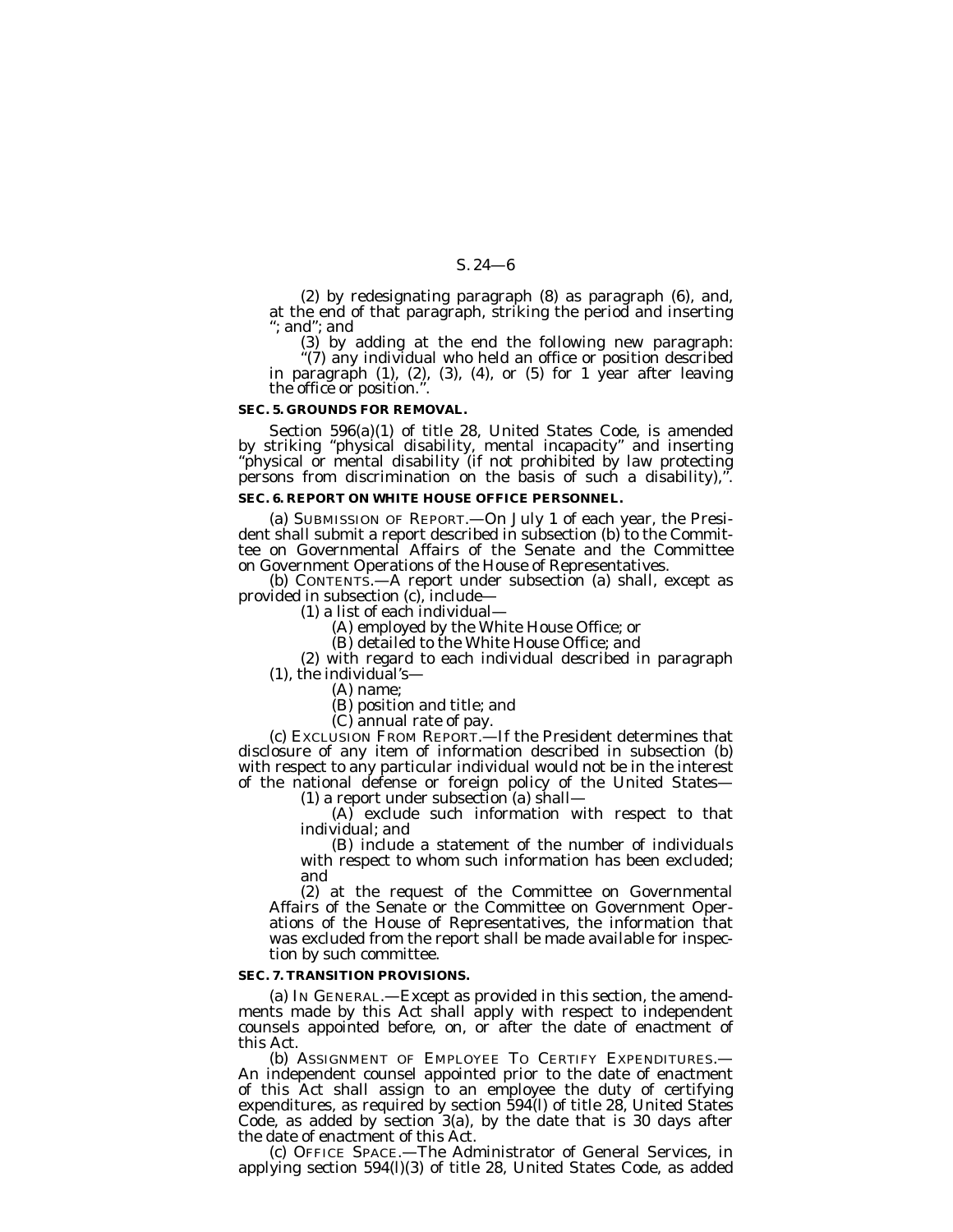by section 3(a), to determine whether the office of an independent counsel appointed prior to the date of enactment of this Act should be moved to a Federal building, shall take into account the moving, legal, and other expenses that might arise if the office were moved.

(d) TRAVEL AND SUBSISTENCE EXPENSES.—For purposes of the restrictions on reimbursement of travel and subsistence expenses of an independent counsel and employees of an office of independent counsel contained in paragraph (3) of section 594(b) of title 28, United States Code, as amended by section 3(b), as applied to the office of an independent counsel appointed before the date of enactment of this Act, the 1-year service period shall begin on the date of enactment of this Act.

(e) RATES OF COMPENSATION.—The limitation on rates of compensation of employees of an office of independent counsel contained in the last sentence of section 594(c) of title 28, United States Code, as amended by section 3(c), shall not be applied to cause a reduction in the rate of compensation of an employee appointed before the date of enactment of this Act.

(f) PERIODIC REAPPOINTMENT.—The determinations by the division of the court contained in the last sentence of section 596(b)(2) of title 28, United States Code, as amended by section 3(h), shall, for the office of an independent counsel appointed before the date of enactment of this Act, be required no later than 1 year after the date of enactment of this Act and at the end of each succeeding 1-year period.

(g) REPORTING REQUIREMENTS.—No amendment made by this Act that establishes or modifies a requirement that any person submit a report to any other person with respect to an activity occurring during any time period shall be construed to require that a report submitted prior to the date of enactment of this Act, with respect to that time period be supplemented to include information with respect to such activity.

(h) REGULATORY INDEPENDENT COUNSEL.—Notwithstanding the restriction in section 593(b)(2) of title 28, United States Code, the division of the court described in section 49 of that title may appoint as an independent counsel any individual who, on the date of enactment of this Act, is serving as a regulatory independent counsel under parts 600 and 603 of title 28, Code of Federal Regulations. If such an individual is so appointed, such an independent counsel shall comply with chapter 40 of title 28, United States Code, as amended by this Act, in the same manner and to the same extent as an independent counsel appointed before the date of enactment of this Act is required to comply with that chapter, except that subsection (f) of this section shall not apply to such an independent counsel.